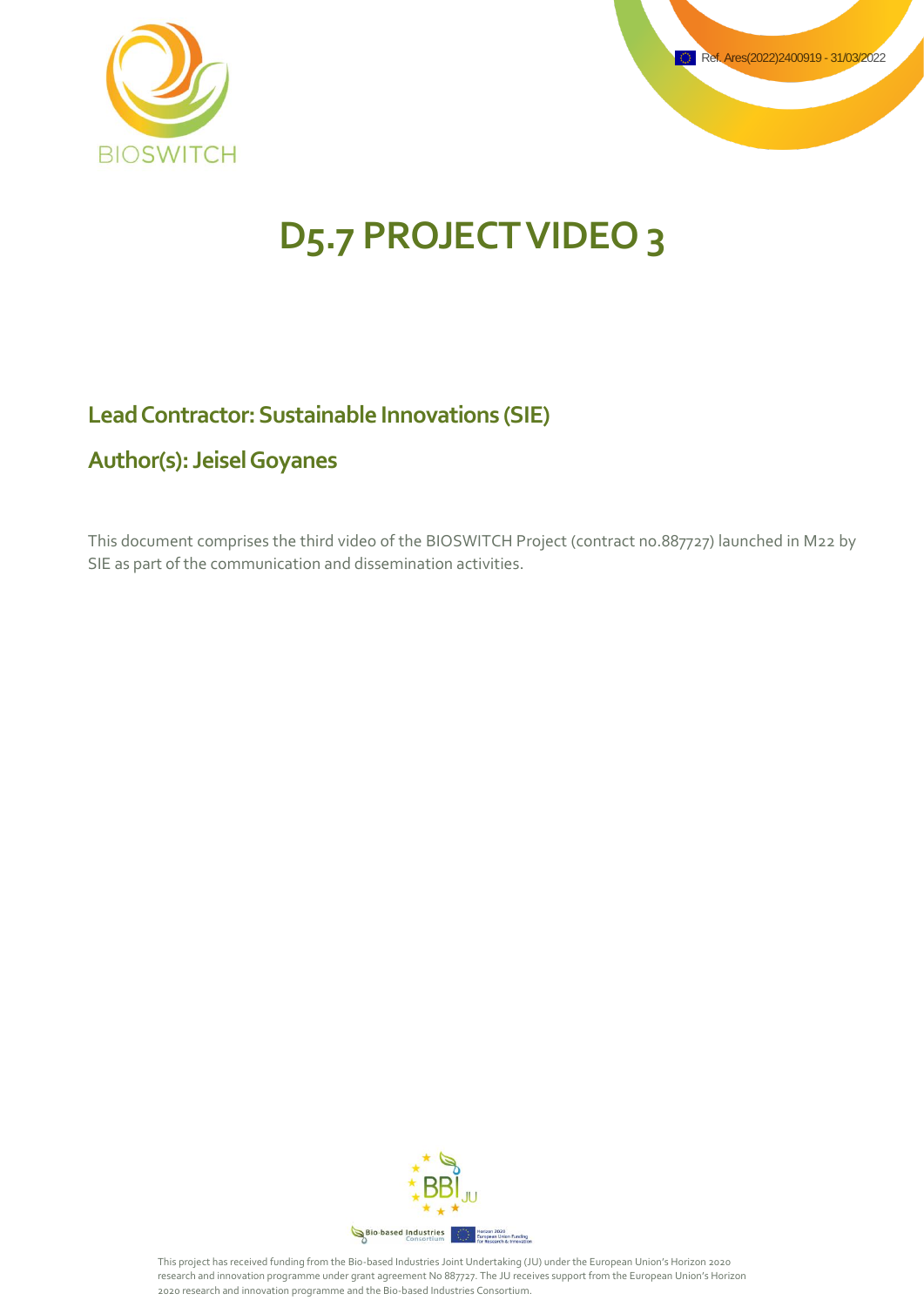



| <b>Project details</b> |                                                                      |                         |                                 |
|------------------------|----------------------------------------------------------------------|-------------------------|---------------------------------|
| Project                | <b>BIOSWITCH</b>                                                     | <b>Start / Duration</b> | June 2020 / 24 months           |
| acronym                |                                                                      |                         |                                 |
| <b>Topic</b>           | BBI-2019-SO4-S1 - Assist<br>brand owners to 'switch to<br>bio-based' | Call identifier         | H <sub>2020</sub> -BBI-JTI-2019 |
| <b>Type of Action</b>  | <b>CSA</b>                                                           | Coordinator             | <b>CLIC Innovation Oy</b>       |
| Contact persons        | Anna Tenhunen-Lunkka anna.tenhunen-lunkka@clicinnovation.fi          |                         |                                 |
| Website                | www.bioswitch.eu                                                     |                         |                                 |

| Deliverable details               |                                  |                        |                                                           |
|-----------------------------------|----------------------------------|------------------------|-----------------------------------------------------------|
| <b>Number</b>                     | 5.7                              |                        |                                                           |
| <b>Title</b>                      | Project Video 3                  |                        |                                                           |
| <b>Work Package</b>               | WP <sub>5</sub>                  |                        |                                                           |
| <b>Dissemination</b><br>level     | PU                               | <b>Nature</b>          | Report                                                    |
| Due date (M)                      | 31.03.2022 (M22)                 | Submission<br>date (M) | 31.03.2022 (M22)                                          |
| <b>Deliverable</b><br>responsible | Sustainable<br>Innovations (SIE) | Contact<br>person      | Jeisel Goyanes<br>jeiselgoyanes@sustainableinnovations.eu |

| <b>Deliverable Contributors</b> |                |              |               |                        |
|---------------------------------|----------------|--------------|---------------|------------------------|
|                                 | <b>Name</b>    | Organisation | Role / Title  | E-mail                 |
| <b>Deliverable</b>              | Jeisel Goyanes | <b>SIE</b>   | Communication | jeiselgoyanes@sustain  |
| leader                          |                |              | Manager       | ableinnovations.eu     |
| Contributing                    | Jesús Serrano  | <b>SIE</b>   | Partner       | jesusserrano@sustaina  |
| Author(s)                       |                |              |               | bleinnovations.eu      |
| Reviewer(s)                     | Mariana        | <b>SIE</b>   | Head of       | marianafernandez@sust  |
|                                 | Fernández      |              | Communication | ainableinnovations.eu  |
|                                 |                |              | S             |                        |
|                                 |                |              |               |                        |
|                                 |                |              |               |                        |
| <b>Final review</b>             | Jesús Serrano  | <b>SIE</b>   | Partner       | jesusserrano@sustainab |
| and quality                     |                |              |               | leinnovations.eu       |
| approval                        | Anna           | <b>CLIC</b>  | Project       | anna.tenhunen@clicinn  |
|                                 | Tenhunen-      |              | Coordinator   | ovation.fi             |
|                                 | Lunkka         |              |               |                        |

| <b>Document History</b> |         |      |         |
|-------------------------|---------|------|---------|
| Date                    | Version | Name | Changes |
|                         |         |      |         |

Bio-based Industries **Maria Horizon 2020**<br>**Bang British Curopean Union Funding**<br>for Research & Innovation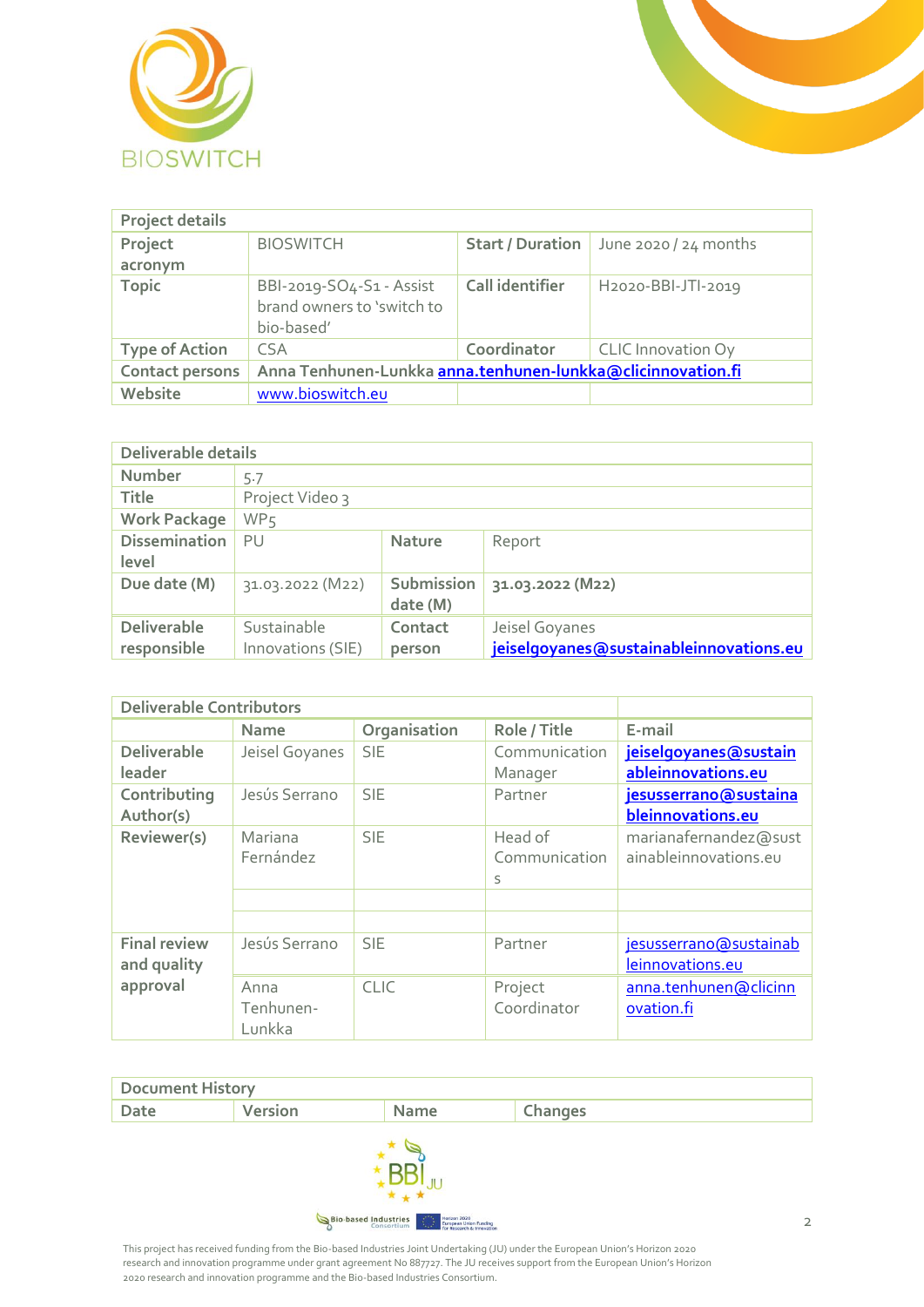



| 08/02/2022 | 0.1 | First version  | Jeisel Goyanes       |
|------------|-----|----------------|----------------------|
| 15/03/2022 | 0.2 | Contribution   | Jesús Serrano        |
| 17/03/2022 | 0.3 | Quality review | Mariana Fernández    |
|            |     | Final version  | Anna Tenhunen-Lunkka |

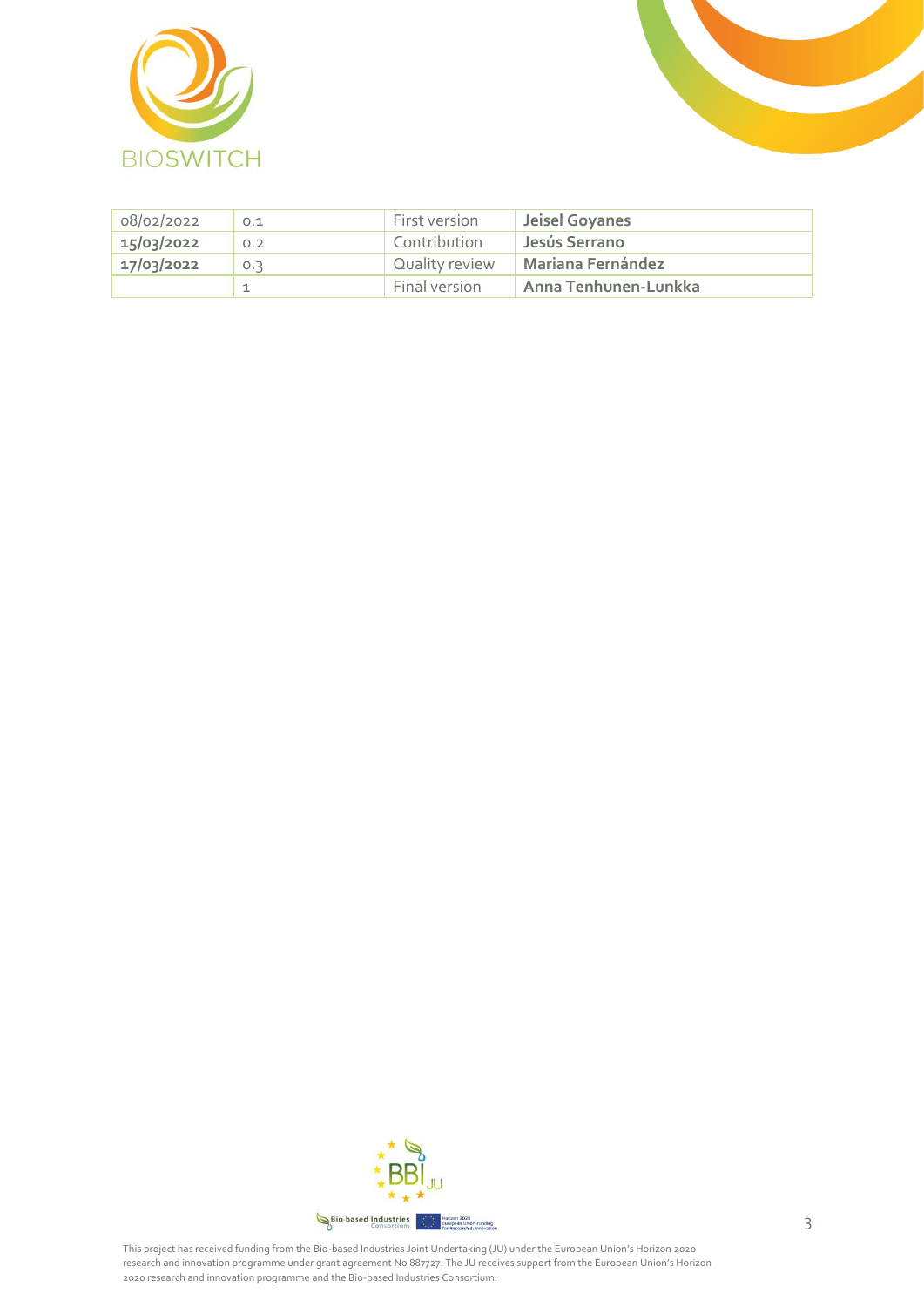



## **TABLE OF CONTENTS**

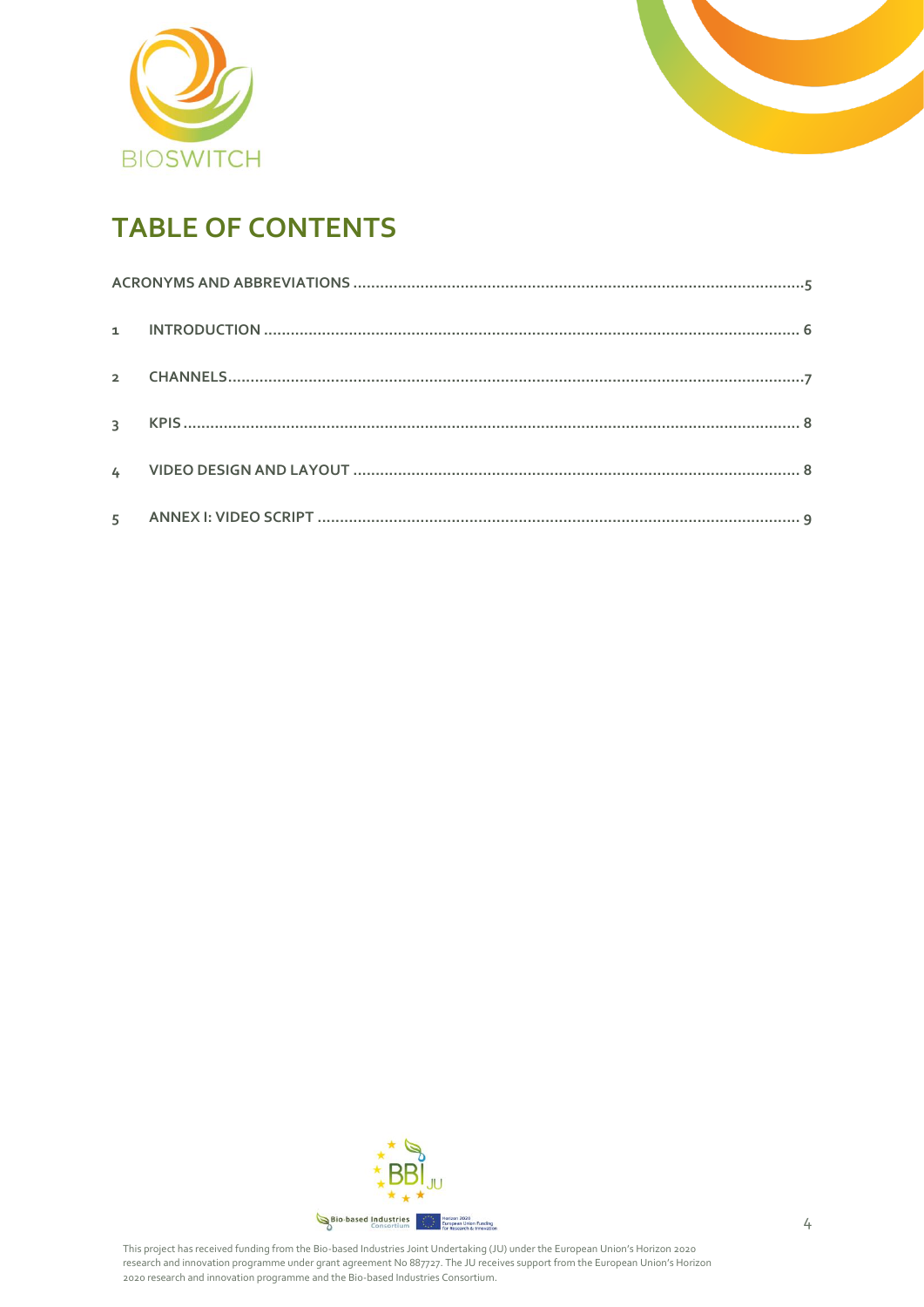



### <span id="page-4-0"></span>**ACRONYMS AND ABBREVIATIONS**

|            | <b>ACRONYM FULL NAME</b>                       |
|------------|------------------------------------------------|
| <b>KPI</b> | Key Performance Indicators                     |
| <b>SIE</b> | <sup>'</sup> Sustainable Innovations Europe SL |

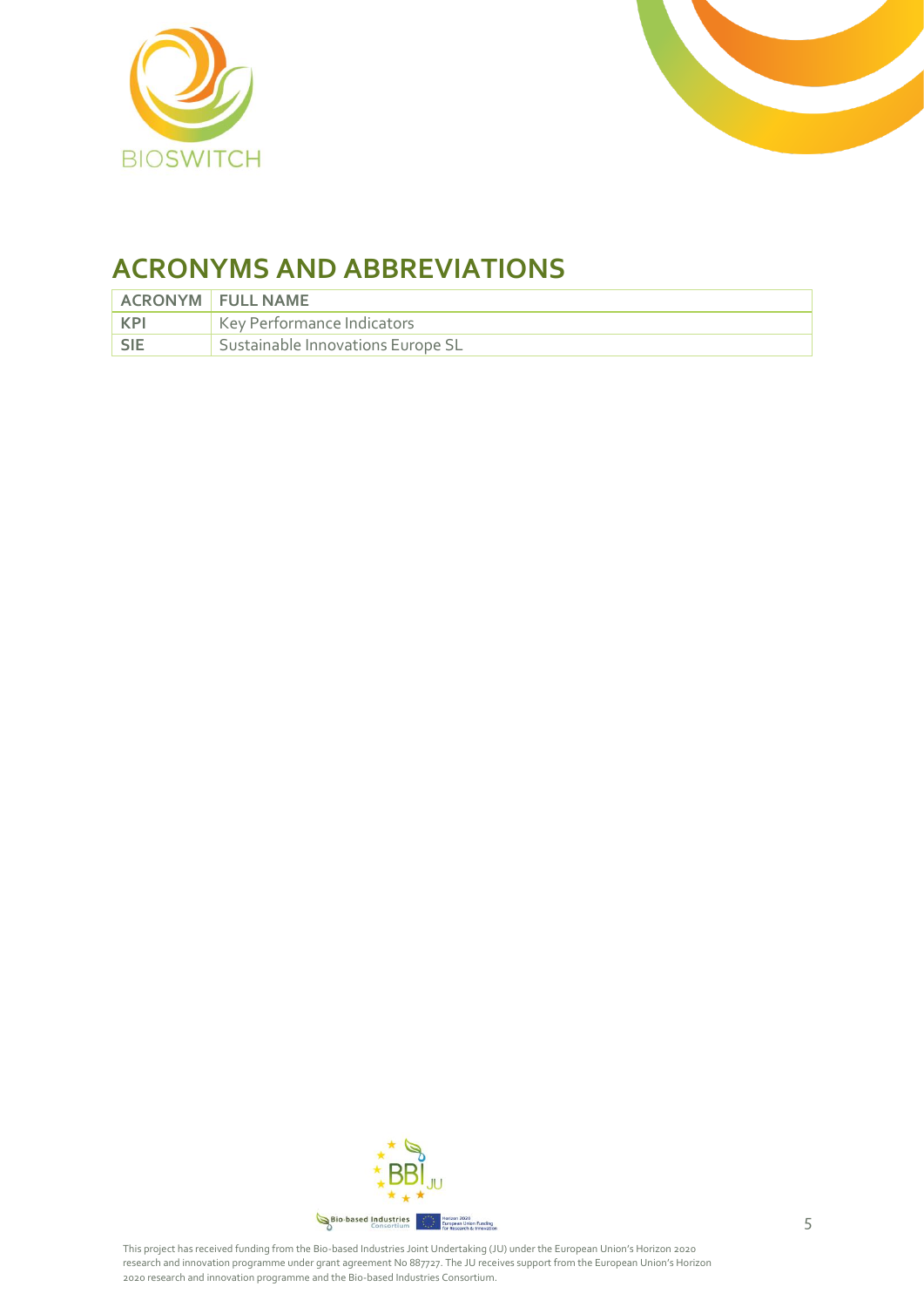



### <span id="page-5-0"></span>**1 INTRODUCTION**

This document describes the third video of the BIOSWITCH Project (contract no.887727), which is the last one and presents some of the activities carried out in the project. It was launched in M22 by SIE as part of the communication and dissemination activities included in Task 5.2 Online & Offline Dissemination & Communication within the BIOSWITCH toolbox promotion and exploitation work package 5.

The video was designed, produced and finally published in March 2022. The video has been uploaded to Youtube and shared on the social media channels and the project's website to maximise its impact.

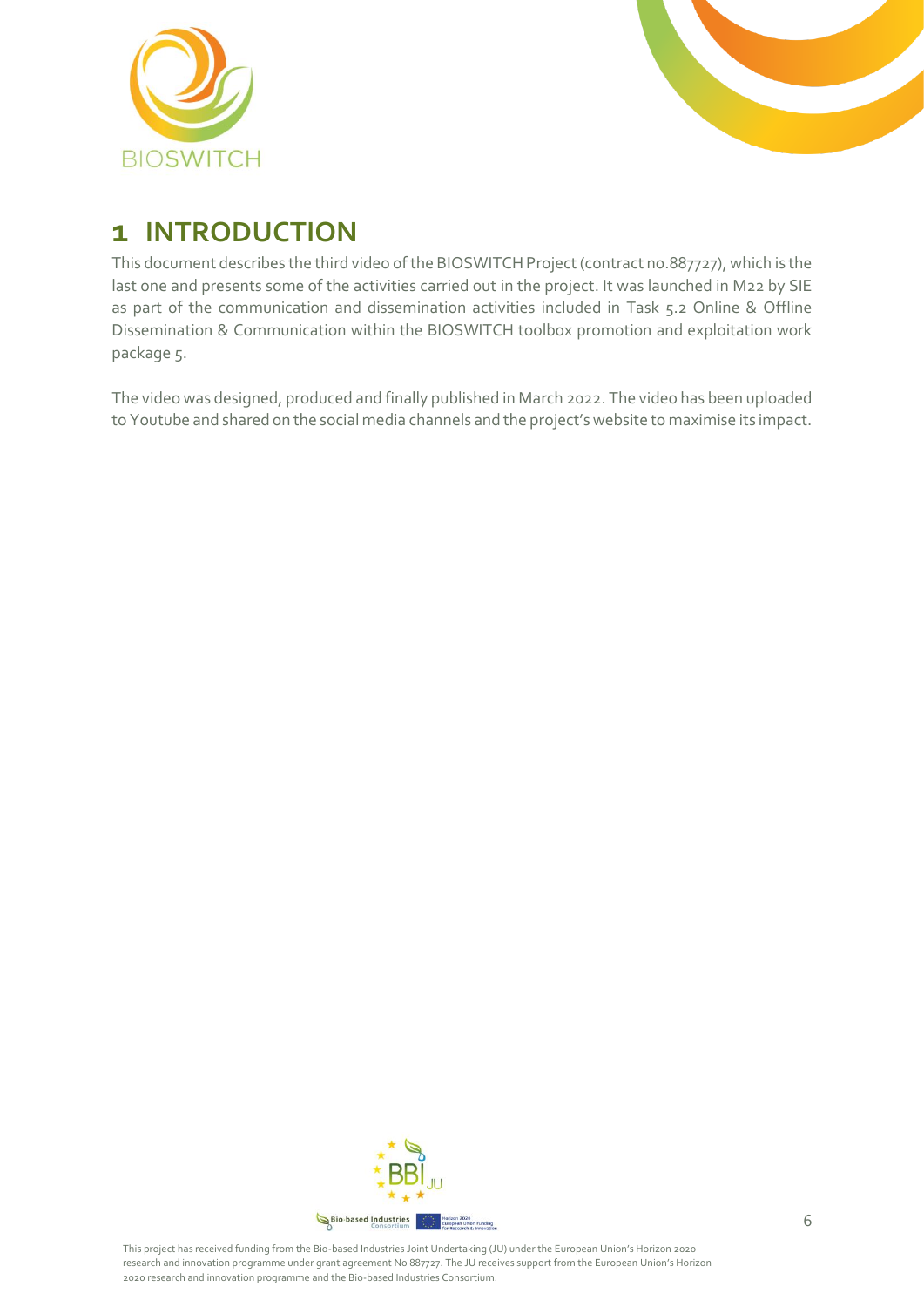



### <span id="page-6-0"></span>**2 CHANNELS**

The video was launched on 29 March 2022 and it was, first of all, shared internally through Teams with all the partners. Then, it was shared externally via the following channels:

- On th[e website.](https://bioswitch.eu/) The video was embedded on the project website's homesite page.
- Via [YouTube](https://youtu.be/GJxSeFYH3n8): it was uploaded to the project's Youtube channel to help disseminate the information and make it easy to include it in the project's website as an embedded code.



• On social media. A link to the video was posted on the [Twitter,](https://twitter.com/BIOSWITCH_eu) [LinkedIn](https://www.linkedin.com/company/bioswitch/) an[d Instagram](https://www.instagram.com/bioswitch.eu/) accounts.

Moreover, it will be shared on the next issue of the newsletter, which will be launched in May 2022. In addition, the consortium partners will also be encouraged to share the video among their stakeholders, as well as through their corporate communication channels.

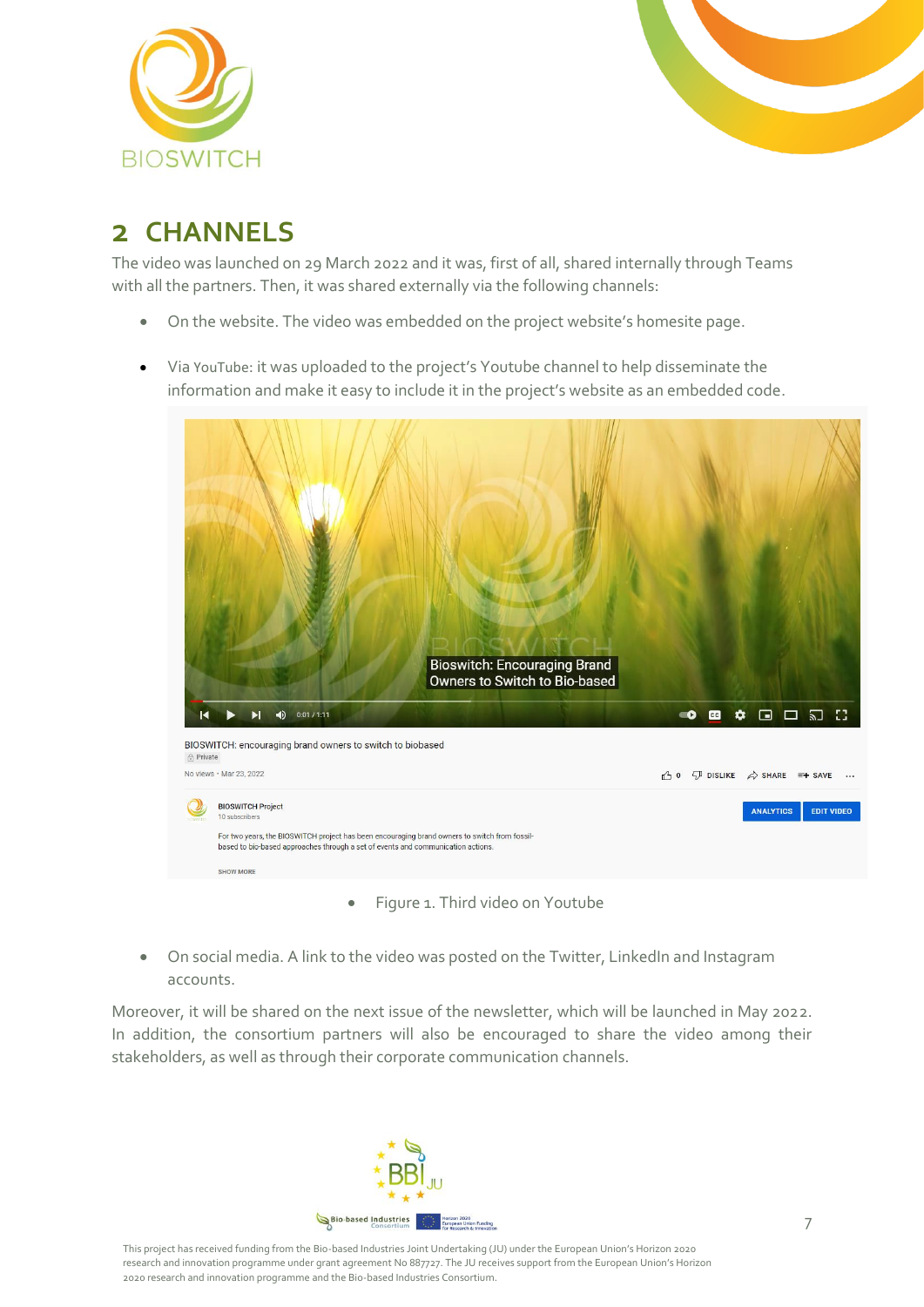



# <span id="page-7-0"></span>**3 KPIS**

The aim of this video is to raise awareness on the activities developed by the BIOSWITCH project and how they contributed to encourage brand owners to switch from fossil-based to bio-based approaches

No specific Key Performance Indicator (KPI) was established regarding videos views on the Grant Agreement. Nevertheless, the video's visualisations and impact will be measured considering the number of people reached, via mailchimp, and on social media.

Along the project duration, there have been a total of 19 videos, and BIOSWITCHhas already reached an audience of more than 1,302 on the Youtube channel. Thi number sum up to the number of visitors of the website, who have the possibility to watch on the homepage 2 of the official videos of the project. Outreach will be boosted by including links and calls to action to watch the videos on social media and on the newsletter.

# <span id="page-7-1"></span>**4 VIDEO DESIGN AND LAYOUT**

As with the previous 2 videos, this third video has been designed following the brand guidelines of the project and respecting its corporate identity with the aim of following the recognisable brand. This brand guidelines can be found on Deliverable 5.1 Project Website and 5.2 Dissemination and Communication Plan.

The video was made in English and it includes subtitles to make it more inclusive and to enhance visualizations on mobile phones. It has a total duration of 1:11 minutes.

SIE shared a doodle to consult with the partners if they wanted to have an animated video or a video created from real images and images from stock. It was agreed to create a video with real-stock images such as this one <https://www.youtube.com/watch?v=nBwtNo1xc-o>

The script and the guidelines for creating the video can be found in Annex I.